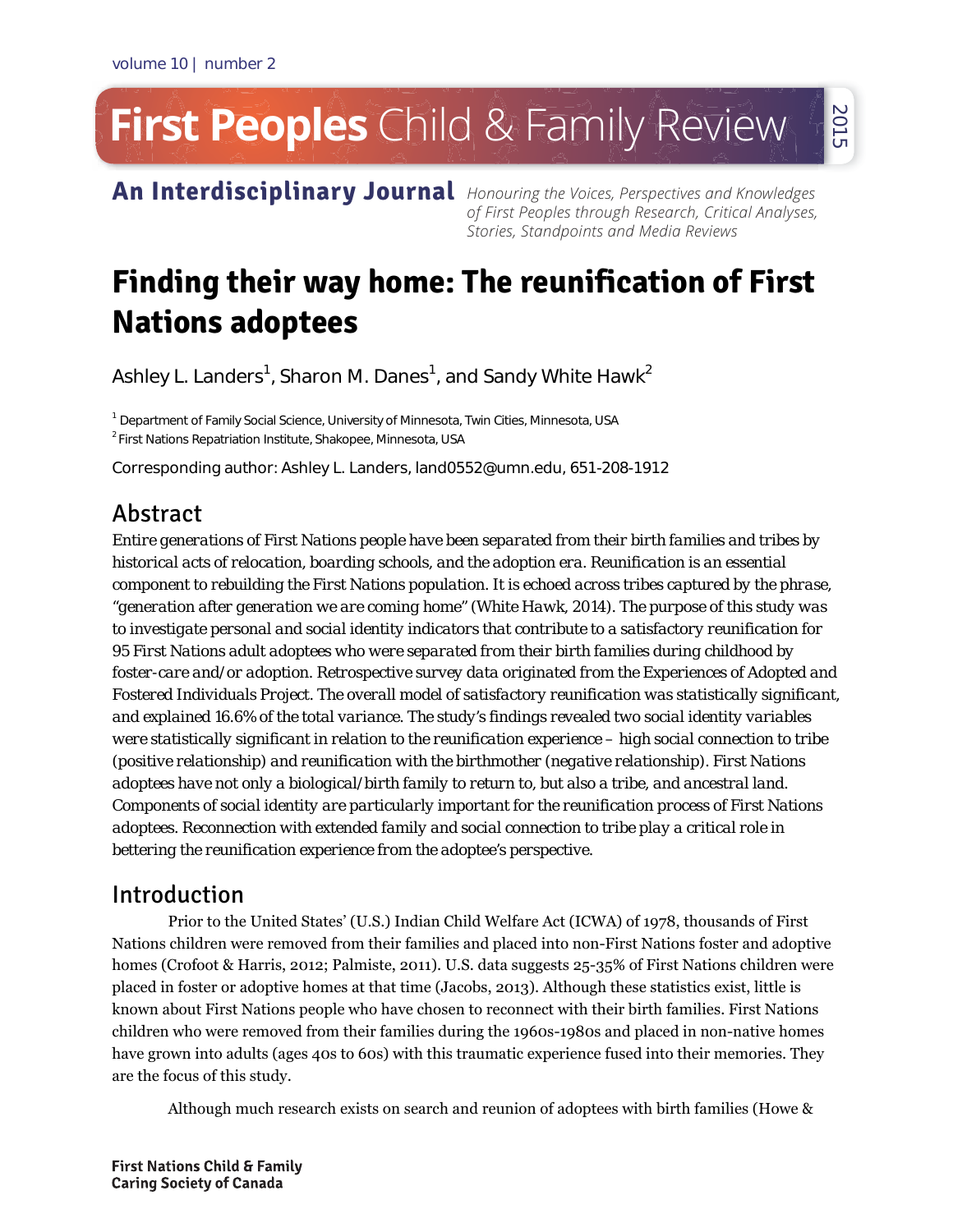Feast, 2001; Petta & Steed, 2005), few studies focus on First Nations adoptee reunification. "Reunion" refers to the initial contact between an adoptee and birth family (Child Welfare Information Gateway, 2011b), whereas "reunification" is a process where separated individuals reconnect and rejoin their birth family. Reunification encompasses experiences towards reconnecting (e.g., reclaiming one's place in the circle, ceremony, tribal enrollment) and satisfactory perceptions. Reunification goes beyond meeting with birth family to assuming one's role within birth family, returning home to one's ancestral land, and being acknowledged as a First Nations family member. This study addresses the literature gap by investigating satisfactory reunification among First Nations adoptees. Historically, First Nations adoption research has focused on pre-adolescence and relied on parent or professional report with few studies integrating adoptees' voices (Carriere, 2005; Peterson, 2002). This study explores contributions of personal and social identity to an adoptee's reunification using their voice.

**19** 

# Reunification

Most frequently, research has approached reunification as a permanency path exit from the child welfare system. However, recent literature has re-conceptualized reunification as a process which includes efforts and plans toward the return of children to their birth families (Child Welfare Information Gateway, 2011a). The former approach fails to capture the full picture of reunification, as some children exit child welfare via adoption only to reunify in adulthood. The exploration of reunification as a process is essential as scholars move to identify components constituting a satisfactory reunification process. Previous literature has not captured the complexities of reunification in that it only examined whether reunification was achieved, failing to explore contributing factors of a satisfactory reunification experience.

The study's contributions are multiple. First, it conceptualizes reunification as a process and explores components contributing to the achievement of a satisfactory reunification. Second, it explores the contributing factors from the perceptions of the individuals who experienced it. Third, it expands on previous atheoretical reunification literature through the integration of identity theory. Doing so places the removed child within their social context indicative of the First Nations cultural collectivistic underpinnings.

# Guiding theoretical framework

Since the core of the reunification process is returning children to their birth families, issues of identity arise; thus, this study was grounded in identity theory. According to identity theory, significant events that trigger self-reflection (such as reunification) are critical times when the concept of identity is challenged (Pratt, 2003). Reunification is a time when an adoptee attributes changes in one's sense of self to newfound membership within the birth family. The adoptee's thoughts and feelings about the birth family affect the way the adoptee views oneself.

Theory suggests that identity is about sense making, and although identity is self-referential (i.e., how adoptees refer to themselves), an individual's identity is composed of personal (i.e., who am I?) and social components (i.e., who am I in relation to others?) of the self (Pratt, 2003). The personal component is inherently retrospective. That retrospection includes how they were treated as a child in their adoptive and/or foster homes. Experiencing abuse while a child may create a feeling that they may not be welcomed home to tribe because they feel no longer worthy. Multiple experiences of varied types of abuse,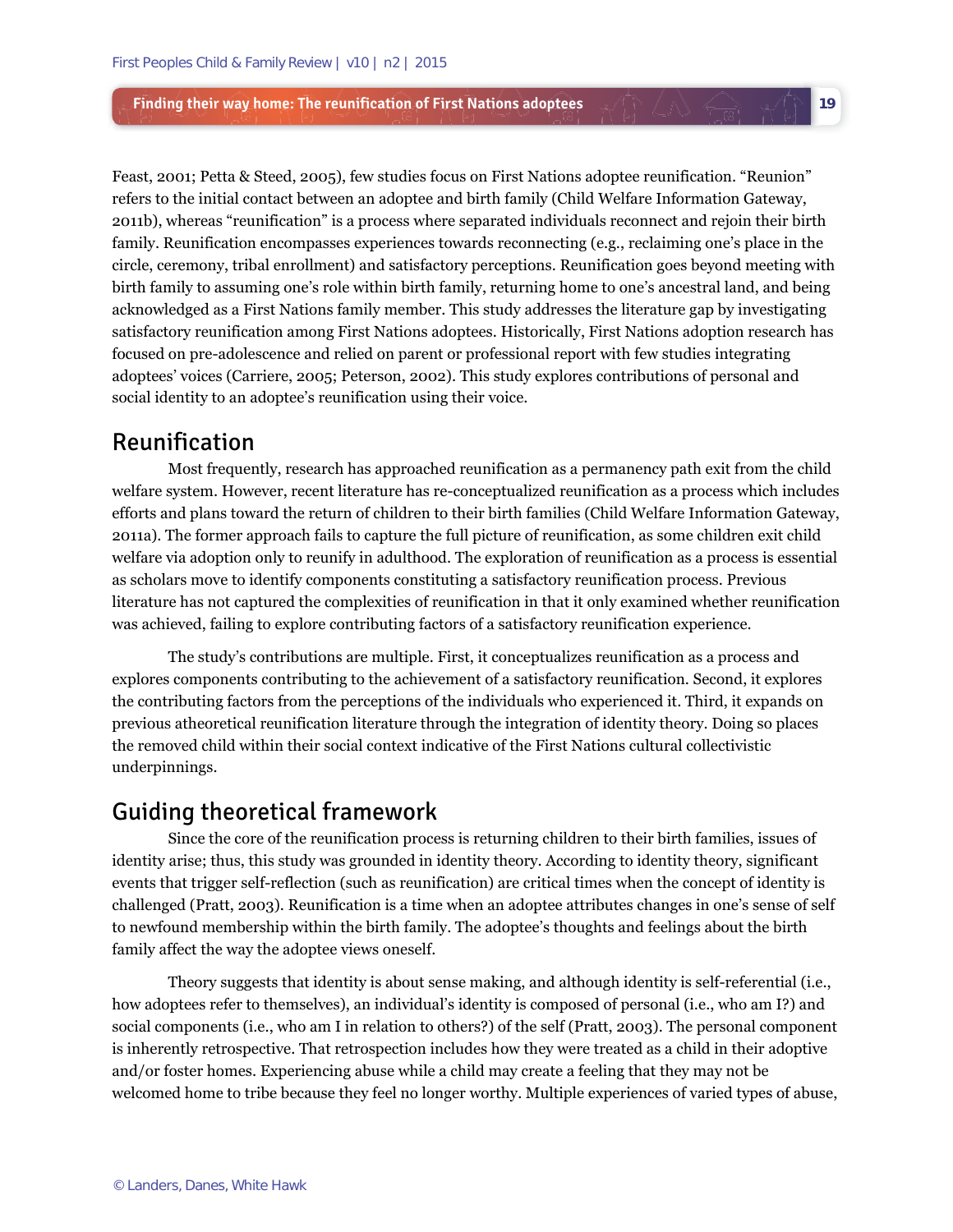poly-victimization, then might color their First Nations identity as a result.

Adoptees may hold multiple identities throughout their lifetime. The more salient a particular identity is, the more likely it will be exhibited across situations (Serpe & Stryker, 2011). Adoptees who label themselves as First Nations consistently across contexts appear to have greater ethnic identity salience. An assumption of identity theory is that identity is socially constructed (Pratt, 2003). The social component of identity is composed of shared similarities with certain members of social categories (i.e., "we"). First Nations adoptive identity cannot be established in its own right; it needs to be recognized by family. An adoptee cannot be an adoptee without family; and an adoptee cannot be First Nations without tribal community. During the reunification process, the more socially connected to tribe, the more the adoptee sees themselves as tribe. In First Nations communities, family and tribe are not separate, but are regarded as one (Red Horse et al., 2000).

**20** 

In dominant white culture, birth parents are central. However, for First Nations people the collective whole is emphasized over individual relationships. The reunification process moves beyond a parent-child dyad because the process is often described as an experience of being "called" or welcomed home by tribe (White Hawk, 2014). Reunification is a social process, which encompasses reconnection to immediate family, extended family, and tribe. Achieving a satisfactory reunification is affected by the person with whom the adoptee reunifies and how socially connected they are with their tribe. The reunification experience is composed of social interactions (e.g., acceptance, rejection, disappointment). Thus, it is critical to identify the conditions under which satisfactory reunification exists in order to inform reunification practices.

### Literature review

The distinction between searching for birth family, reunion with birth family, and reunifying with birth family is not clear in the literature (Child Welfare Information Gateway, 2011b). While some researchers focus on search and/or contact with birth family (Farr, Grant-Marsney & Grotevant, 2014; Müller & Perry, 2001a; 2001b), others focus on reunion (Gladstone & Westhues, 1998; March, 1995). Adoption searching is an adoptee's attempt to obtain information and/or locate birth family. Reunion is initial contact between an adoptee and birth family (e.g., letters, phone calls, actual meeting) (Child Welfare Information Gateway, 2011b). Although reunion and reunification represent distinct experiences, this study draws upon reunion research as the nearest body of literature.

Within that literature, many adoptees have reported having "no regrets" about being reunited with their birthmothers (Sachdev, 1992). However, such literature has relied on reunions with dominant culture birthmothers who voluntarily consented to the adoption, many of whom expressed that adoption was in the best interest of the child (March, 1997). First Nations birthmothers differ greatly from dominant culture birthmothers, as they experienced the systematic removal of their children and/or were coerced into adoption. Furthermore, First Nations adoptees differ from other transracial adoptees based on their unique historical and political context. Acts of First Nations adoption occurred within their own homeland under the pressing force of colonialism (Harness, 2006).

Few studies illuminate the complexity of reunion for First Nations adoptees (Becker-Green, 2009; Carriere, 2005). Such studies reveal the search for birth parents is motivated by a desire to know more about their First Nations heritage (Harness, 2006; Hussong, 1978; Peterson, 2002). Overall, studies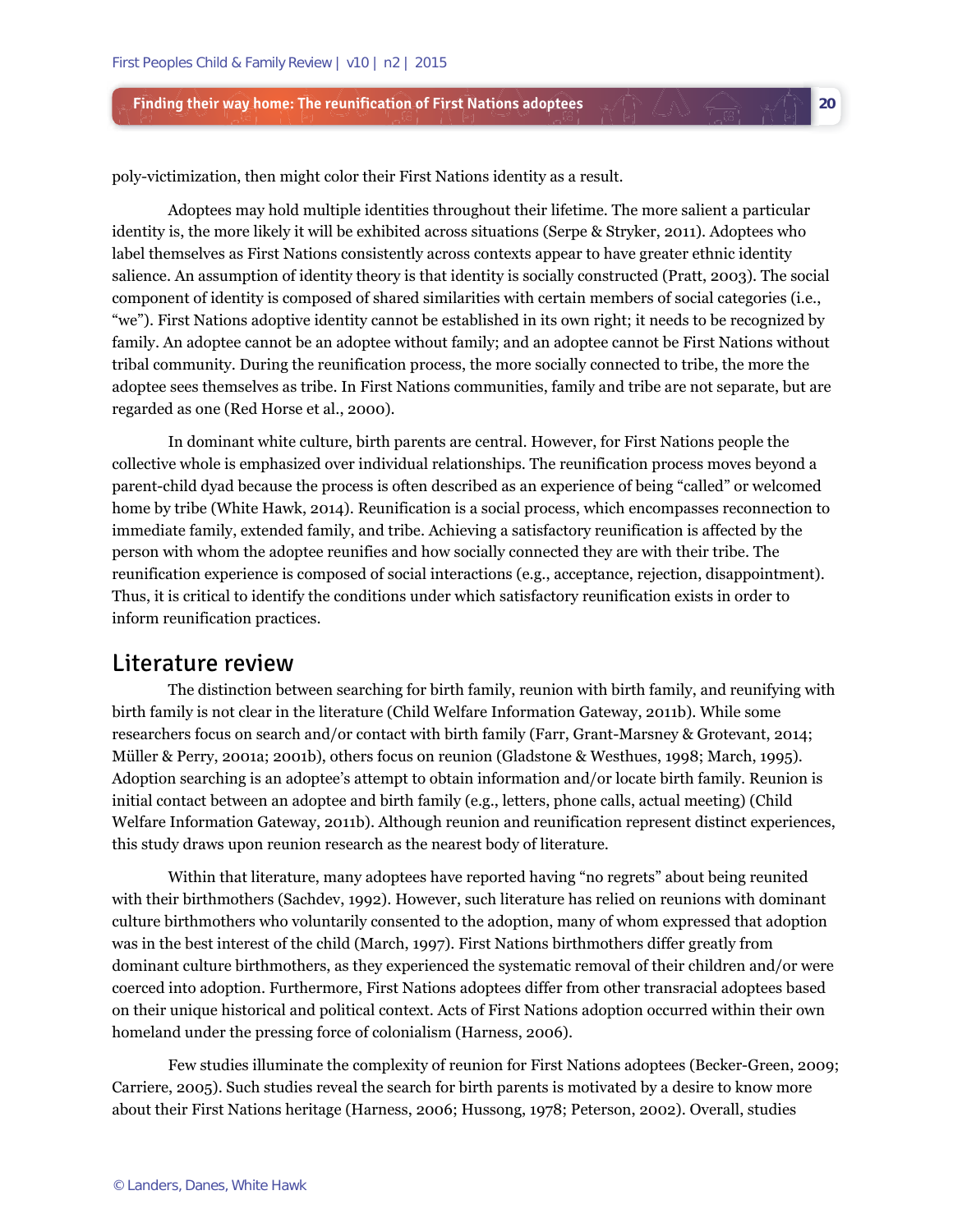suggest First Nations adoptees have been satisfied with reunion experiences, although they describe having been nervous and excited. Some First Nations adoptees felt their birthmothers were happy about the reunion despite it eliciting feelings of guilt (Hussong, 1978), while others described feeling accepted or rejected by the birth family (Harness, 2006). Reconnecting with family provided many with a sense of belonging but reunion is not always a positive experience for adoptees, as some learn dysfunctional aspects of their birth family, which can be painful (Carriere, 2007).

**21** 

Research to-date has provided an interesting glimpse into satisfactory reunions for adoptees, but left much to be explored about First Nations adoptees as a unique population of focus. Studies of reunion have focused on the adoptee-birthmother relationship (March, 1997) and appear to have neglected the importance of the extended family, which is core to First Nations culture. As more adoptees search for their birth families, additional research is needed to understand the motivating factors of reunions and how, in turn, reunions affect adoptive identity. Motivating factors might include the search for their First Nations identity, the desire to have their identity mirrored back to them, the need to be informed about their genetic inheritance of particular diseases, the need to know one's origin to "feel complete", or the enactment of the principle of the "right to know."

# Methods

# Sampling procedures

The study data originated from the Experiences of Adopted and Fostered Individuals Project (N = 336) by First Nations Repatriation Institute (FNRI). Adoptees Have Answers collaborated in data collection. The University of Minnesota Institutional Review Board approved of all study procedures. Target respondents were adults who experienced adoption and/or foster-care during childhood. Respondents were contacted through two community agency subscription lists explaining the purpose of the survey, inviting their participation, and providing the hyperlink. Respondents were allowed to purposefully pass along surveys because this is a hard-to-reach and understudied population. The survey was retrospective and was made available online and in paper-pencil version. The survey was advertised on the FNRI website, Facebook Adoptee Page, National Indian Child Welfare Association (NICWA) Facebook page, and the Facebook pages associated with two tribes. Fliers were placed in 600 conference packets at the annual NICWA conference in 2013. Informed consent was obtained prior to survey completion and respondents were told the survey would take 45-75 minutes.

### Sample description

A subsample of the original data set was obtained. Respondents who had not reunified with their birth families, as well as those who did not identify as First Nations were excluded resulting in a final sample of 95 respondents. The term First Nations is used throughout this study to refer to the indigenous people of North America, as this term is increasingly recognized in the literature, although the U.S. Census does not yet utilize it. And, although other descriptive labels are used (e.g., American Indian, Native American), no label is universally accepted. The majority (61.1%) experienced foster-care and adoption. Half (50.5%) were adopted before the age of one. The mean age of respondents was 50.41 years old (SD = 9.10) and 80% were female. It is significant to note that the predominance of females in the study is consistent with previous research (Müller, Gibbs, & Ariely, 2004; Müller & Perry, 2001a). Half of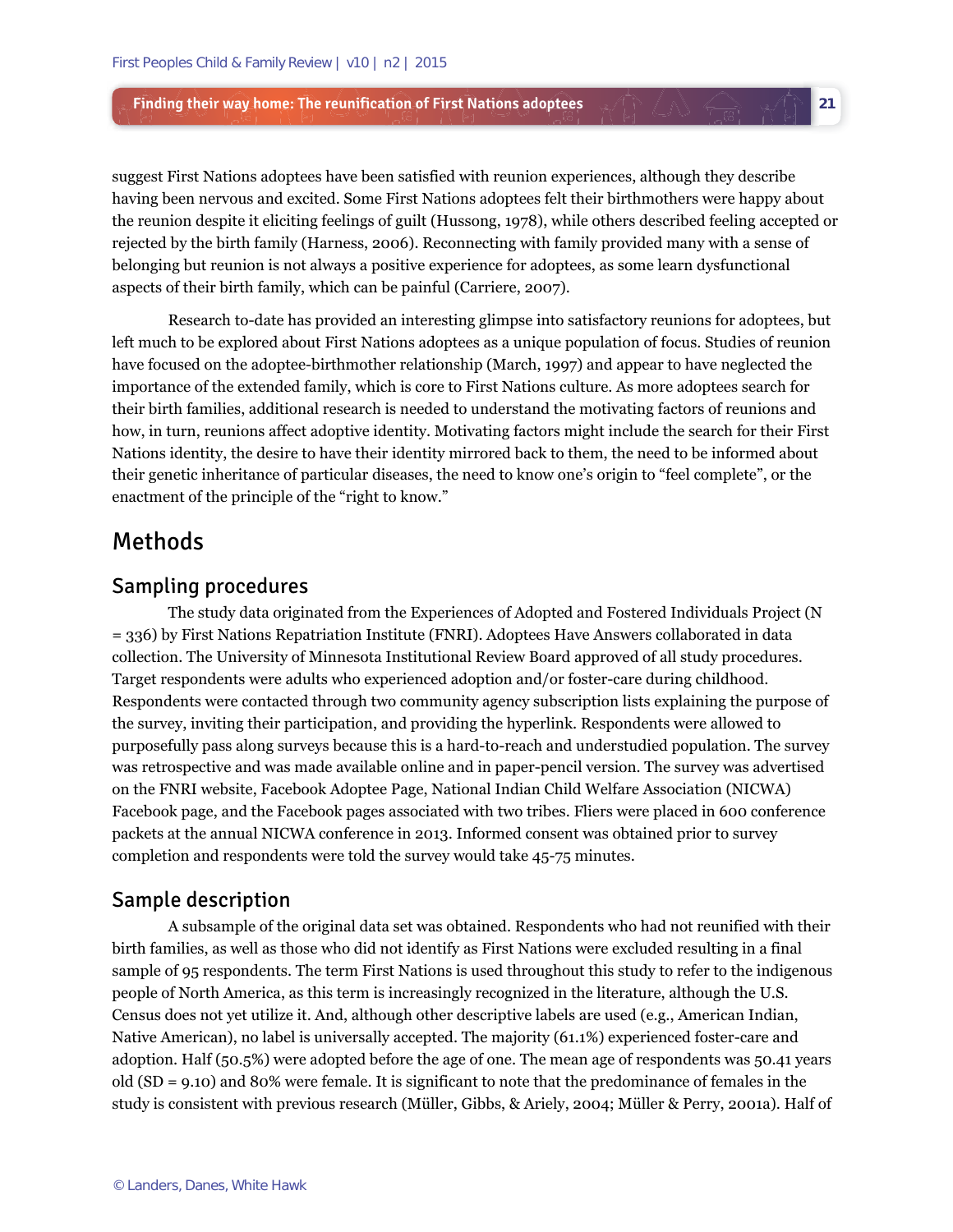the respondents (50.5%) were married or cohabitating. Personal annual incomes from all sources ranged from less than \$10,000 to \$55,000 or more (median fell within the \$35,000-54,999 category). Slightly more than 10% (10.5%) met the U.S. criteria for living in poverty. The range of the respondents' highest completed education ranged from less than high school to more than a bachelor's degree, with 45.3% of respondents holding a college degree.

**22** 

#### Measures

#### *Satisfactory reunification*

Reunification, the dependent variable, was operationalized as the reuniting of an adopted and/ or fostered person with birth family. The measure was a three-item index ( $\alpha$  = .670) developed from the following items, "I felt rejected by my birth relatives during the reunification process," "I was disappointed by what I learned about my birth family," and "I have trouble feeling like part of my birth family." Items were scored on a five-point scale (1 = strongly disagree, 5 = strongly agree). All items were reverse coded and summed ( $M = 10.74$ ,  $SD = 3.34$ , range = 3 to 15).

#### *Different family race*

Respondents answered two questions about the race of their adoptive/foster families. First, they were asked, "What were the races of the foster family that you lived with for the longest time?" Second, "What were the races of people in your adoptive family?" Item response options were as follows: (Different from my own, I am not sure, Some overlap in races, but not a complete match, The same as my own). Items were dichotomized to represent whether the respondent had adoptive and/or foster parents of a different race (0 = Not different than my own, 1 = Different than my own). They were considered to have adoptive/foster parents of a different race if they answered "different from my own" to either or both questions. The majority (52.6%) had adoptive/foster parents of a different race.

#### *Poly-victimization*

Based on high rates of First Nations child maltreatment and victimization, poly-victimization was included. Poly-victimization represents an accumulation of multiple abuse types. Of central concern was whether abuse occurred within the interpersonal relationship with the adoptive/foster caregiver. Definitions of physical, sexual, and emotional abuse were drawn from the National Child Abuse and Neglect Data System (Department of Health and Human Services, 2012). First, respondents were asked, "Did you experience abuse in any foster home?" For each type of abuse (physical, emotional, sexual, spiritual), response options were: none, single incident, several times, long-term. Next, respondents were asked about their experience of abuse in their adoptive home. It was asked and computed in the same way as foster care abuse. The dichotomized variables were then summed representing the total experience of victimization ( $M = 2.49$ ,  $SD = 1.60$ , range = 0 to 4) (Finkelhor, Ormrod, & Turner, 2007).

#### *High social connection to tribe*

The response to a single item was used as an indicator of the adoptee's level of social connection to tribe: "How socially connected do you feel you are with your tribe?" The item was scored on a five point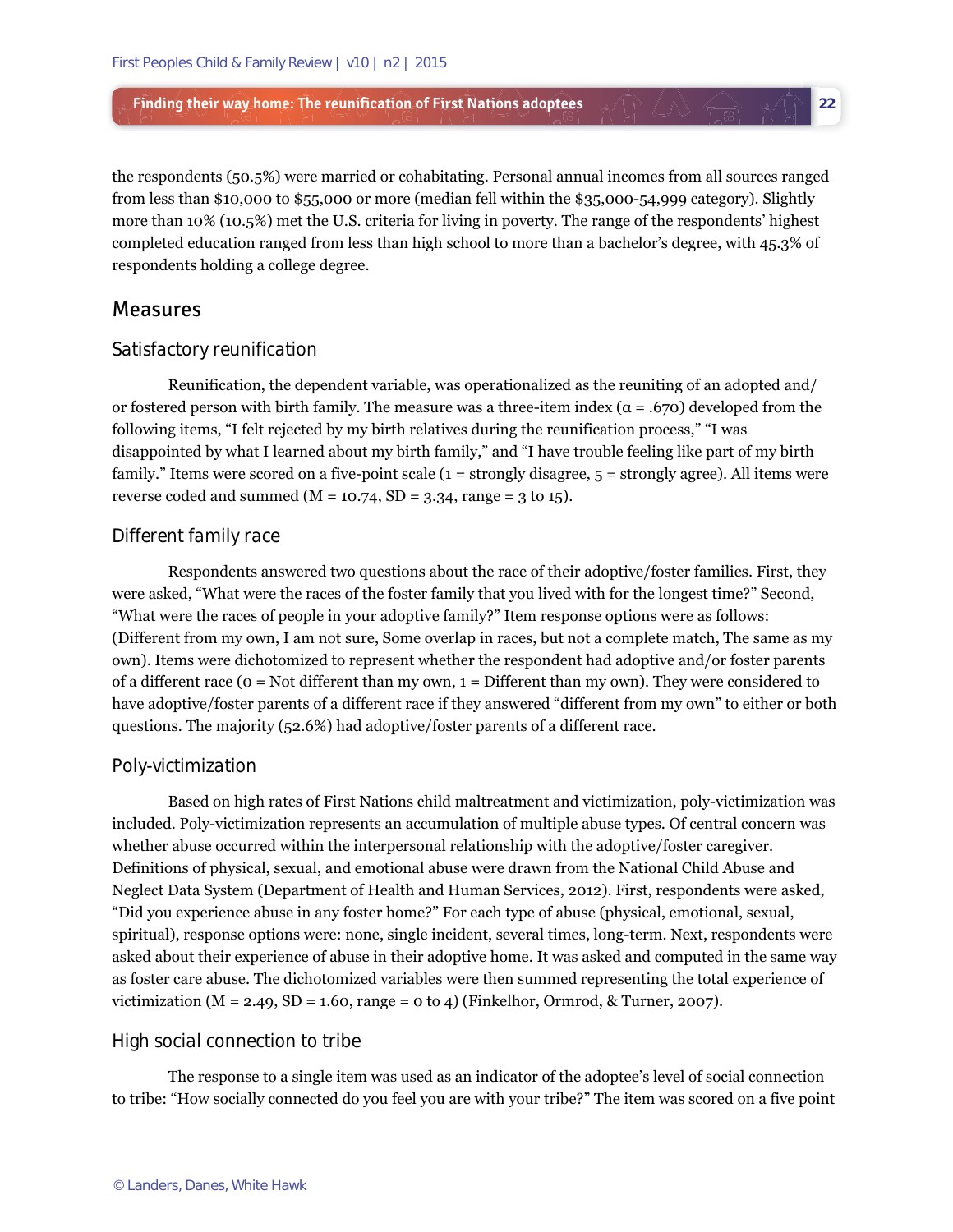scale where higher scores represent higher social connection  $(1 = Not Connected, 5 = Very Connected)$ . The item was dichotomized to create a dummy variable representing whether or not respondents had a high social connection to tribe. If the respondent reported a high connection to tribe (scores of 4 or 5), then the dummy variable was 1; with any report other than 4 or 5, the dummy variable was coded as 0. One-fourth of respondents (24.2%) had a high social connection to tribe.

**23** 

#### *Identity salience*

Respondents responded to two questions regarding their ethnic identity. First, respondents were asked, "Are you an American Indian/Native American?" Item response options were as follows (I suspect so, Not sure, Yes). A dichotomous variable was developed where respondents answering "yes" were coded as 1 meaning they considered themselves First Nations; all other responses were coded as 0. For the second question, the question was coded in the same manner. The identity salience variable was derived from a comparison of these two items. Respondents were considered to have a salient identity if they were coded as a "1" for both questions. If they had a "0" for either question, they were coded as a "0" for identity salience. The majority of respondents (75.8%) had a salient identity. Over half (56.5%) of the respondents who were unclear about their identity, indicated they were Caucasian in the second question.

#### *Reunification with birthmother*

Respondents were asked if they reunified with their birthmother using this question: "With whom have you reunited? Someone in your immediate birth family (parent or sibling); someone in your extended birth family (cousin, grandparent, aunt, uncle, etc.)?" The item was coded as 0 = Reunified with someone other than birthmother and  $1 =$  Reunified with birthmother. Less than half (45.3%) reunified with their birthmother.

# Data analysis

Analyses were performed using IBM SPSS Statistics Version 22. Multiple OLS regression was the appropriate analysis procedure. The plan for statistical power was .80 and our sample size of 95 was large enough to detect a medium size effect  $(p = .05)$  (Cohen, 1992). Independent variables selected for entry into the regression equation were those that were statistically related to the dependent variable within the bivariate correlation analysis and were not highly correlated with a number of other independent variables in the correlation matrix.

### Results

Demographic characteristics of the sample are depicted in Table 1. Bivariate correlations among variables considered in the model are depicted in Table 2. These bivariate correlations provide an initial indication of the relationships between variables, but do not control for the effect of other variables. Those participants who were older and who were more socially connected with tribe experienced a more satisfactory reunification while those reunifying with their birth mother experienced less satisfaction. More identity salience was felt when participants were unmarried, had less than a college degree, were the same race as their adoptive/foster family, and who were more connected with tribe.

Results of the regression model are depicted in Table 3. The overall model was statistically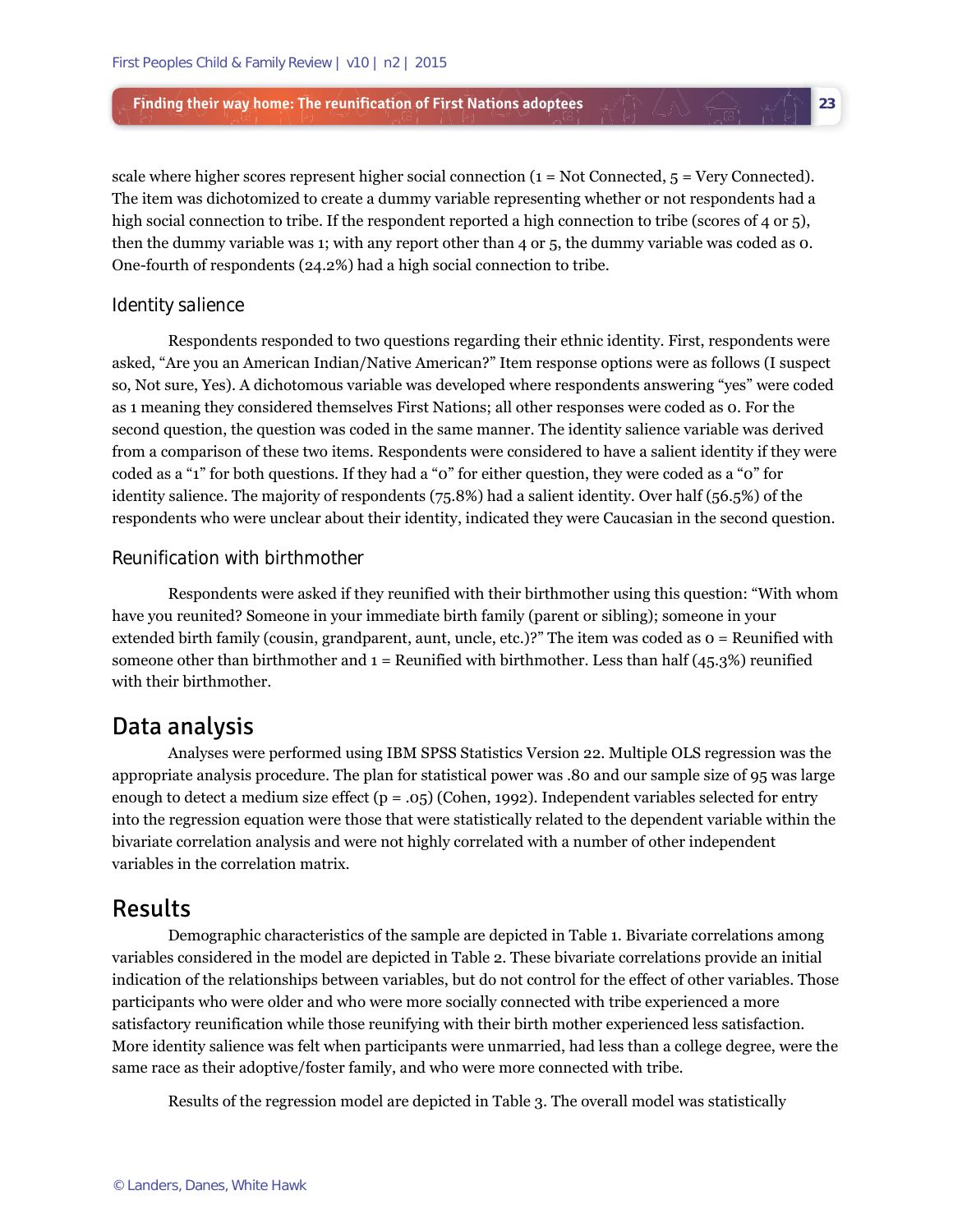significant, explaining 16.6% of the total variance of a satisfactory reunification (adjusted  $R^2$  = .166,  $F(3,91) = 7.257$ ,  $p < .01$ ; that level of explanation of variance is high for social science research. The two social identity variables explained about the same amount of variance in satisfaction received through reunification, but their effects were opposite. When participants reunified with their birthmothers, they experienced less satisfaction with their reunification. When they had a high social connection with tribe, they experienced a more satisfactory reunification. These results suggest that adoptees that reunify with other family members than the birthmother have a more satisfactory reunification experience. Age was significantly associated with a satisfactory reunification; older participants experienced a more satisfactory reunification.

**24** 

| Table 1                                         |             |       |       |  |  |  |  |
|-------------------------------------------------|-------------|-------|-------|--|--|--|--|
| Sample Demographic Characteristics ( $n = 95$ ) |             |       |       |  |  |  |  |
|                                                 | Percent (%) | Mean  | SD    |  |  |  |  |
| Age in years $(25-68)$                          |             | 50.41 | 9 1 0 |  |  |  |  |
| Gender                                          |             |       |       |  |  |  |  |
| Male                                            | 20.00       |       |       |  |  |  |  |
| Female                                          | 80.00       |       |       |  |  |  |  |
| Education                                       |             |       |       |  |  |  |  |
| College Degree                                  | 45.30       |       |       |  |  |  |  |
| Income                                          |             |       |       |  |  |  |  |
| Poverty                                         | 10.50       |       |       |  |  |  |  |
| <b>Marital Status</b>                           |             |       |       |  |  |  |  |
| Married/Cohabitating                            | 50.50       |       |       |  |  |  |  |

Table 2

Correlation Matrix for Variables Considered in the Regression Model ( $n = 95$ )

|                                               |             | 2         | 3        | 4           | 5.         | 6        | 7                        | 8        | 9                        | 10             | 11 |
|-----------------------------------------------|-------------|-----------|----------|-------------|------------|----------|--------------------------|----------|--------------------------|----------------|----|
| 1. Satisfactory reunification                 | ٠           |           |          |             |            |          |                          |          |                          |                |    |
| $2.$ Age                                      | $0.268$ **  | ÷,        |          |             |            |          |                          |          |                          |                |    |
| 3. Gender                                     | $-0.010$    | $-0.081$  |          |             |            |          |                          |          |                          |                |    |
| 4. Married/Cohabitating                       | $-0.172$    | 0.099     | 0.084    |             |            |          |                          |          |                          |                |    |
| 5. College degree                             | 0.130       | 0.019     | 0.032    | 0.096       | ٠          |          |                          |          |                          |                |    |
| 6. Poverty                                    | 0.004       | $-0.099$  | 0.086    | #####       | $-0.105$   | ٠        |                          |          |                          |                |    |
| 7. Different race than adoptive/foster family | 0.181       | $0.228$ * | $-0.053$ | #####       | $-0.154$   | 0.051    | $\overline{\phantom{a}}$ |          |                          |                |    |
| 8. Poly-victimization                         | $-0.081$    | $-0.024$  | 0.007    | 0.030       | $-0.096$   | 0.152    | $-0.023$                 | ٠        |                          |                |    |
| 9. Reunification with birth mother            | $-0.308$ ** | $-0.210*$ | 0.137    | 0.054       | 0.065      | 0.102    | $-0.069$                 | $-0.043$ | $\overline{\phantom{a}}$ |                |    |
| 10. Social connection to tribe                | $0.223$ *   | 0.185     | $-0.067$ | #####       | 0.092      | $-0.021$ | 0.131                    | 0.096    | $-0.227$ *               | $\overline{a}$ |    |
| 11. Identity salience                         | 0.118       | 0.036     | $-0.037$ | #####<br>** | $-0.227$ * | 0.034    | $0.448$ **               | $-0.102$ | $-0.029$                 | $0.271$ **     |    |

Note. \* Significant at the  $p < 05$  level. \*\* Significant at the  $p < 01$  level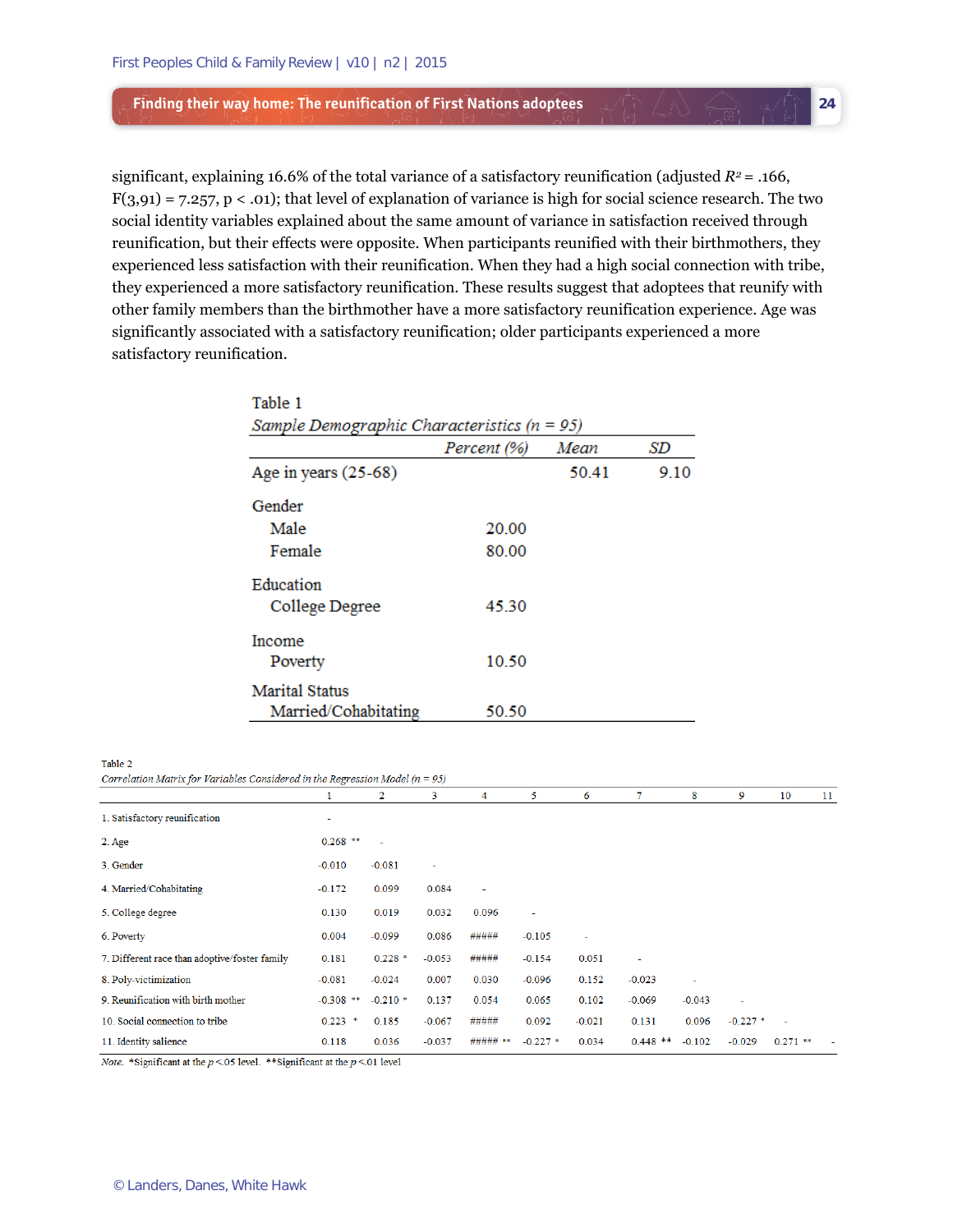| _____ |  |
|-------|--|
|       |  |

**SEB** β B Age 0.070 1.898 0.190 Reunification with birth mother  $-1.519$ 0.650  $-0.228$ High social connection to tribe 1.855 0.744 0.239  $R^2$ 0.193 Adjusted  $R^2$ 0.166  $\overline{F}$ 7.257

**25** 

Note. \* Significant at the p<.05 level. \*\* Significant at the p<.001 level.

# **Discussion**

This study offers a number of key contributions. First, this study expanded previous reunion research by investigating components of a satisfactory reunification. Although recent literature recognizes that reunification is a process, this study explored the contribution of personal and social identity to a satisfactory reunification experience. Second, this study offered a deeper look into the factors contributing to a satisfactory reunification experience for First Nations adoptees who were separated from their birth families during childhood by foster-care and/or adoption. Third, this study added to the First Nations adoptee-centered research studies by integrating the voices of adoptees rather than relying on parent or professional report.

Social identity is particularly important for First Nations people. This study's findings revealed two social identity variables were significantly related to the reunification experience – high social connection to tribe and reunification with the birthmother. As an adoptee reunifies with their birth family, they begin to adopt certain values and beliefs of the birth family. They come to define themselves in relation to their birth family (extended kin) and in doing so, they develop social identity, which is part of their individual self-concept, but defined by birth family beliefs (Pratt, 2003). Adoptees search for their birth family because they are looking to fulfill the social dimension of their identity – to find a parent, and possibly even enroll in their parent's tribe. Enrollment is an outcome of the social dimension of individual identity.

Adoptees with high social connection to their tribe experienced a greater satisfactory reunification compared to adoptees with low social connection to tribe. These findings suggest the importance of extended family and tribal relationships beyond the birthparent. Just as the individual cannot be separated from the collective (Red Horse et al., 2000), reunification cannot be separated from extended family and tribe. Within First Nations collectivist culture, social identity and an adoptee's broader social relationships are more central to the reunification experience than personal identity components.

The reunification process encompasses more than merely the adoptee-birthmother relationship.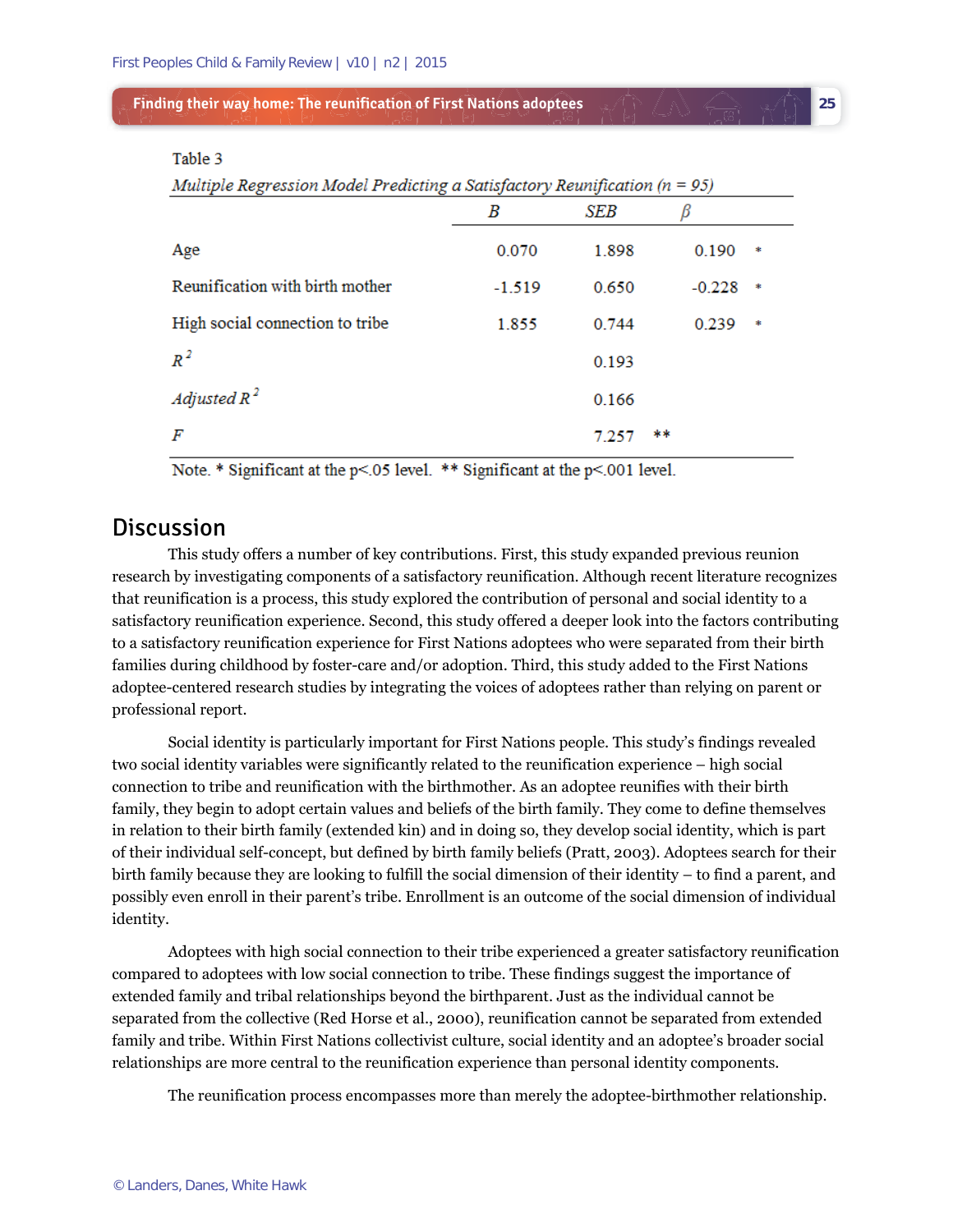Although reunification with the birthmother may be of primary focus for adoptees initially, there are broader social relationships that influence reunification. An adoptee's initial search is usually focused on the birthmother (Müller & Perry, 2001b), but later they may seek their birth fathers, siblings, or other birth relatives (Child Welfare Information Gateway, 2011b). In First Nations culture, these relationships may be of equal or even greater importance than reunifying with the birthmother. As March (1997) states, "to focus only on adoptee-birthmother contact is an injustice too often evident in the current adoption literature" (p. 104).

**26** 

In considering why First Nations adoptees that reunify with their birthmothers might have a less satisfactory reunification experience than those that reunify with someone else in their family, extended family or tribe, any number of considerations may offer explanation to such a finding. Often adoptees have hopes and dreams attached to the image of their birthmothers. As such, adoptees may also attach their own hopes and dreams to the possibility of having a relationship with their birthmother – the expectations of which realistically may not be met.

It could also be related to the residual effects of adoption exhibited by birthmothers throughout the years and even decades following the adoption. Birthmothers can display continued anxiety about their children's fate for years (Weinreb & Murphy, 1988 as cited in March, 1997), and such anxiety may only be exacerbated by the circumstances surrounding First Nations adoption. If anxiety is found in birthmothers who report voluntarily consenting to their child's adoption, might anxiety be even worse in First Nations birthmothers who experienced the coercion or forced removal of a child? This anxiety is echoed across First Nations communities through the use of the phrase "stolen children" which is used to refer to First Nations children removed during the adoption era.

Furthermore, although contact between an adoptee and dominant culture birthmother may alleviate anxiety on behalf of the birthmother by affirming that adoption was in the best interests of the child (Silverman et al., 1988), the reunification of an First Nations adoptee may serve as a traumareminder, triggering unresolved grief and pain for the First Nations birthmother. In the reunification process, the return of a First Nations adoptee mirrors back the pain of the child's removal, which may elicit feelings of guilt, shame, and/or disappointment on behalf of birthmothers (White Hawk, 2014). It could be that reunification surfaces old hurt in the birthmother, but when they reunify with others, the experience is more positive for any number of reasons, such as: (1) the tribe is seen as family within First Nations culture, (2) the "coming home" movement being organized within First Nations communities and its recognition of what was done to their people, (3) those family members are better positioned to welcome the adoptee (e.g., the adoptee does not serve as a personal trauma reminder).

Although this research illuminated the perspective of the adoptee, it leaves many questions unanswered regarding birth parents and other family members who are also involved in the reunification experience. Limited literature, to our knowledge, has explored the experiences of First Nations birthmothers and their perceptions of forced removal and reunification. It is critical that research begins to focus on First Nations birthmothers, particularly studies that can inform therapists. First Nations birthmothers who lost their children by forced removal are stuck; they may love their children, but may be unable to accept them because of the traumatic experience of loss. It is essential that therapists understand how to help First Nations birthmothers prepare for reunification. The perspective of First Nations birthmothers is needed, as their voice is underrepresented in the literature. In the context,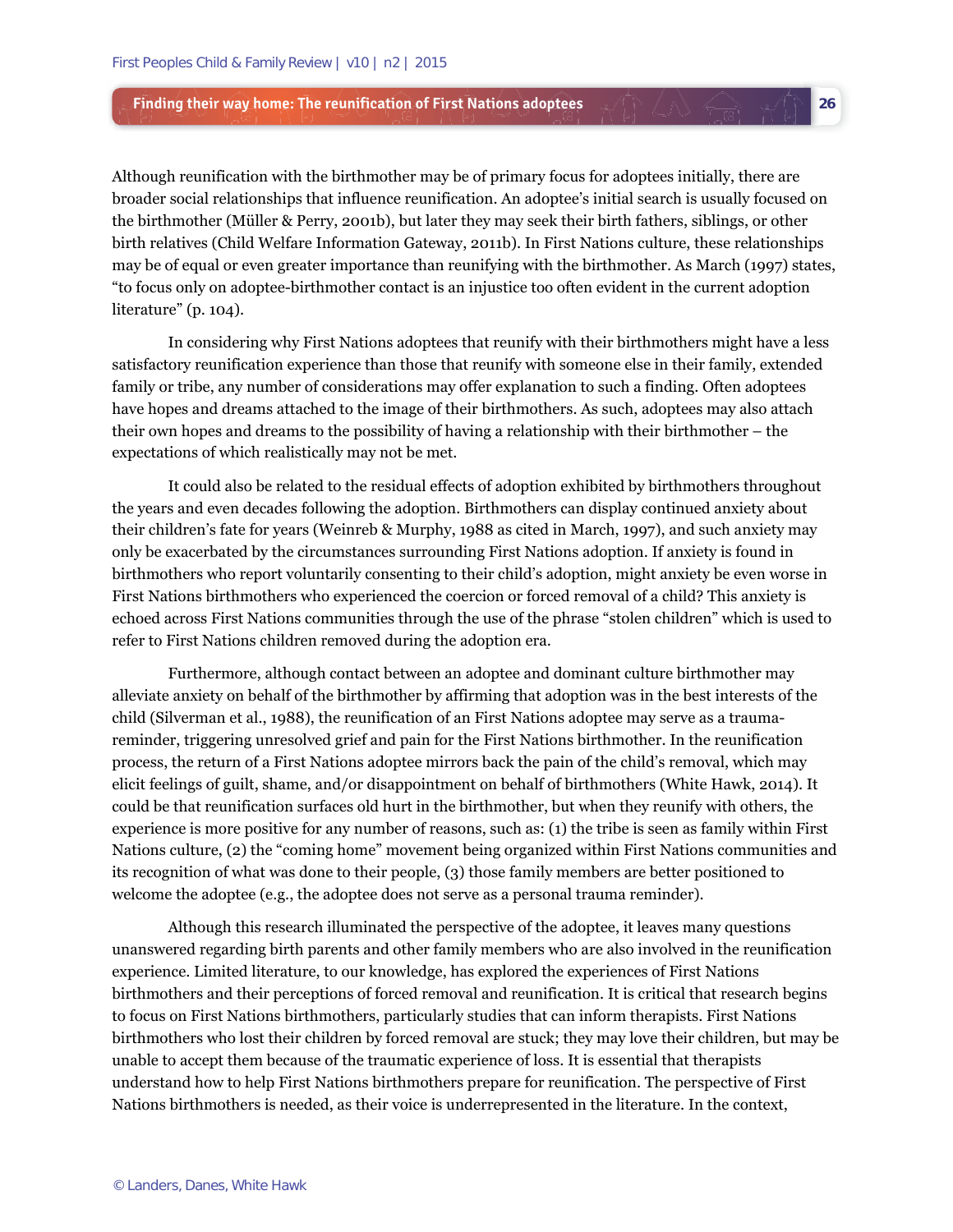studies focusing on experiences of reunification at the individual, family, and tribal level are needed in order to better understand the greater systemic components to the reunification process. Although efforts within First Nations tribal communities have already begun to participate in the reunification process (e.g., welcoming home songs and ceremonies, formal tribal enrollment, etc.), little research has been done to document such experiences. This begs the question, what contributes to satisfactory reunification experiences at the tribal level? How can tribes position themselves in practices that offer support to the reunification process? Just as birthmothers would benefit from preparation for reunification, so too would tribes. A wealth of knowledge could be rendered from the tribes, such as the White Earth Tribe of Ojibwe in Minnesota and the Rosebud Sioux Tribe in South Dakota, who are already leading the movement toward reunification and repatriation, to serve as an example for other tribes.

**27** 

# Conclusions

First Nations adoptees are searching for their families to find themselves. Birth parents may still be wondering what happened to those children (e.g., ambiguous loss). Residual effects of the adoption era continue to manifest in the lives of birth families and adopted individuals. Future qualitative research is needed with this population that can give us an in-depth experience with the key constructs, such as high social connection to tribe and reunification with the birthmother, which were proposed throughout this study.

Social identity plays an important role in the reunification process in First Nations communities where individuals are not seen as separate from the collective (Red Horse et al., 2000). Extended family member involvement and strong connection to tribe shape reunification from the adoptee's perspective. Therapists working with First Nations adoptees and their families are uniquely positioned to support reconnection across multiple relationships. Therapists need to know the importance of social identity for First Nations adoptees; this will shape how they help people navigate the reunification process. For instance, supporting the adoptee's claims of First Nations identity, participating in song, ceremony, dance, drumming, and other community events.

The tribes need to know how critical their role is in facilitating the reunification process (e.g., honoring and accepting adoptees into the circle through the adoptee song and ceremony). Work needs to be done to prepare family members to receive First Nations adoptees, such as extended family members who may be better positioned to receive the adoptee (e.g., in comparison to those for whom the mere face of the adoptee is a trauma reminder of loss).

Although this study offered strength by focusing specifically on First Nations adoptees, it is not without limitations. Caution must be exercised when drawing conclusions from the findings. Given this is one of the few studies to attempt to sample this population; no claims to generalizability can be made. Findings may be specific to this particular sample and may not represent the experiences of the broader First Nations adoptees. In future studies, more targeted sampling would be helpful, as well as the inclusion of adoptees that attempted but were unable to achieve reunification.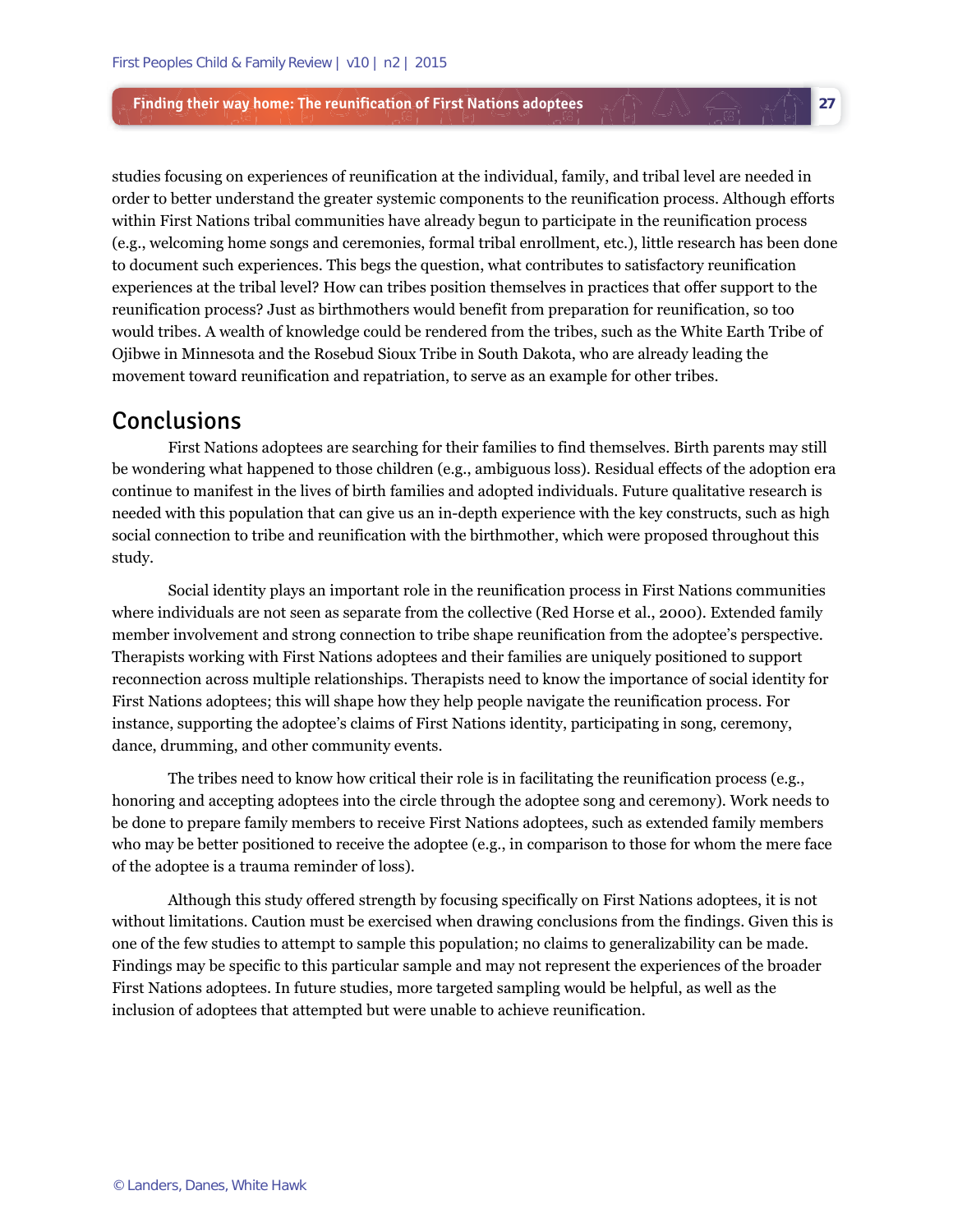# References

Becker-Green, J. (2009). *Developing one's self: Adoption and identity formation through the eyes of transracially adopted Native American adults*. Retrieved from ProQuest Dissertations and Theses. (Order No. 3368247).

**28** 

- Carriere, J. (2007). Promising practice for maintaining identities in First Nation adoption. *First Peoples Child & Family Review*, *3*(1), 46-64.
- Carriere, J. (2005). Connectedness and health for First Nation adoptees. *Paediatric Child Health*, *10*(9), 545.
- Child Welfare Information Gateway. (2011a). *Family reunification: What the evidence shows*. Washington, DC: U.S. Department of Health and Human Services, Children's Bureau.
- Child Welfare Information Gateway. (2011b*). Searching for birth relatives*. Washington, DC: U.S. Department of Health and Human Services, Children's Bureau.
- Cohen J. (1992). A power primer. *Psychological Bulletin*, *112*(1), 155-159.
- Crofoot, T. L., & Harris, M. S. (2012). An Indian Child Welfare perspective on disproportionality in child welfare. *Children and Youth Services Review*, doi:10.1016/j.childyouth.2012.04.028
- Farr, R. H., Grant-Marsney, H. A., & Grotevant, H. D. (2014). Adoptees' contact with birth parents in emerging adulthood: The role of adoption communication and attachment to adoptive parents. *Family Process, Early View*, 1-16.
- Finkelhor, D., Ormrod, R. K., & Turner, H. A. (2007). Poly-victimization: A neglected component in child victimization. *Child Abuse & Neglect*, *31*(1), 7-26.
- Gladstone, J., & Westhues, A. (1998). Adoption reunions: A new side to intergenerational family relationships. *Family Relations*, *47*(2), 177-184.
- Harness, S. D. (2006). *After the Indian Adoption Project: A search for identity* (Unpublished doctoral dissertation). Colorado State University, Colorado.
- Howe, D., & Feast, J. (2001). The long-term outcome of reunions between adult adopted people and their birth mothers. *British Journal of Social Work*, *31*(3), 351–368.
- Hussong, R. G. (1978). *A phenomenological study of the experience of adult transracially adopted American Indians who have been reunited with their birth parents* (Order No. DP10819). Available from ProQuest Dissertations & Theses A&I. (302940061). Retrieved from http://login.ezproxy.lib.umn.edu/login?url=http://search.proquest.com/docview/302940061?ac countid=14586
- IBM Corp. Released 2013. IBM SPSS Statistics for Windows, Version 22.0. Armonk, NY: IBM Corp.
- Jacobs, M. D. (2013). Remembering the "Forgotten Child": The American Indian child welfare crisis of the 1960s and 1970s. *The American Indian Quarterly*, *37*(1), 136-159.
- March, K. (1997). The dilemma of adoption reunion: Establishing open communication between adoptees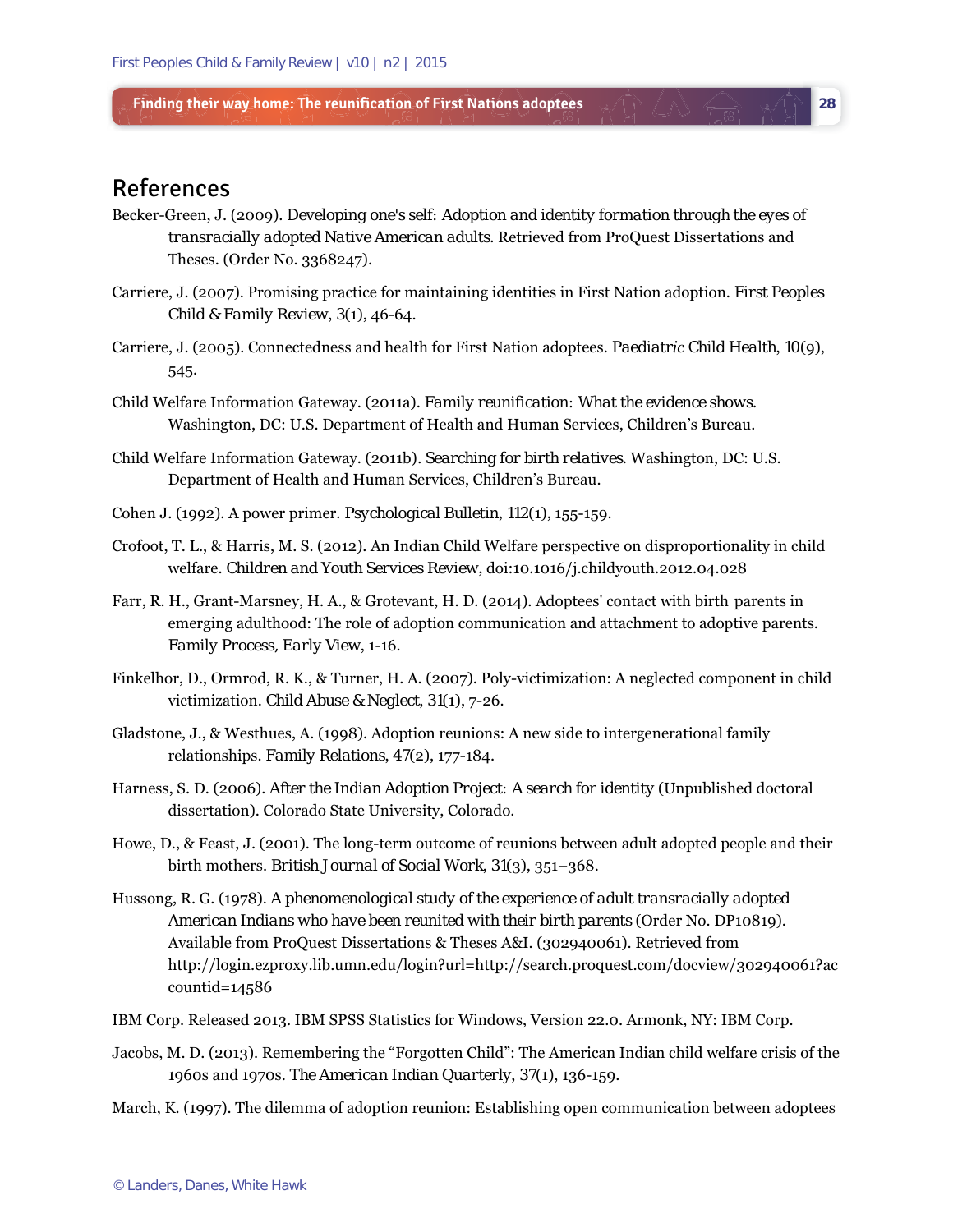and their birth mothers. *Family Relations*, *46*(2), 99-105.

- March, K. (1995). Perception of adoption as social stigma: Motivation for search and reunion. *Journal of Marriage and the Family*, *57*(3), 653-660.
- Müller, U., Gibbs, P., & Ariely, S. G. (2004). Adults who were adopted contacting their birthmothers: What are the outcomes, and what factors influence these outcomes? *Adoption Quarterly*,  $\mathcal{I}(1)$ , 7-25.

**29** 

- Müller, U., & Perry, B. (2001a). Adopted persons' search for and contact with their birth parents I: Who searches and why? *Adoption Quarterly*, *4*(3), 5-37.
- Müller, U., & Perry, B. (2001b). Adopted persons' search for and contact with their birth parents II: Adoptee-birth parent contact. *Adoption Quarterly*, *4*(3), 39-62.
- Palmiste, C. (2011). From the Indian Adoption Project to the Indian Child Welfare Act/ the resistance of Native American communities. Indigenous Policy Journal, 22(1), 1-10.
- Petta, G. A., & Steed, L. G. (2005). The experience of adoptive parents in adoption reunion relationships: a qualitative study. *American journal of orthopsychiatry*, *75*(2), 230.
- Peterson, J. J. (2002). *Lostbirds: An exploration of the phenomenological experience of transracially adopted Native Americans* (Doctoral Dissertation). Retrieved from ProQuest Dissertations and Theses. (UMI No. 3060581).
- Pratt, M. G. (2003). Disentangling collective identities. In J. Polzer, E. Mannix, & M. Neale (Eds.), *Identity issues in groups: Research in managing groups and teams, v. 5, (pp.161-188). Stamford,* CT: Elsevier Science.
- Red Horse, J. G., Martinez, C., Day, P., Day, D., Poupart, J., & Scharnberg, D. (2000). *Family preservation: Concepts in American Indian communities*. Casey Family Programs. Retrieved from http://www.nicwa.org/research/01.FamilyPreservation.pdf
- Sachdev, P. (1992). Adoption reunion and after: A study of the search process and experience of adoptees. *Child Welfare: Journal of Policy, Practice, and Program*, *71*(1), 53-68.
- Serpe, R. T., & Stryker, S. (2011). The symbolic interactionist perspective and identity theory. In S. J. Schwartz, K. Luyckx & V. L. Vignoles (Eds.), *Handbook of identity theory and research* (pp. 225- 248). New York, NY: Springer.
- Silverman, P. R., Campbell, L., Patti, P., & Style, C. B. (1988). Reunions between adoptees and birth parents: The birth parents' experience. *Social Work*, *33*(6), 523-528.
- Sindelar, R. (2004). *Negotiating Indian identity: Native Americans and transracial adoption* (Order No. 1423466). Available from ProQuest Dissertations & Theses A&I. (305172838). Retrieved from http://login.ezproxy.lib.umn.edu/login?url=http://search.proquest.com/docview/305172838?ac countid=14586
- U.S. Department of Health and Human Services, Administration for Children and Families, Administration on Children, Youth and Families, Children's Bureau. (2012). *Child maltreatment*